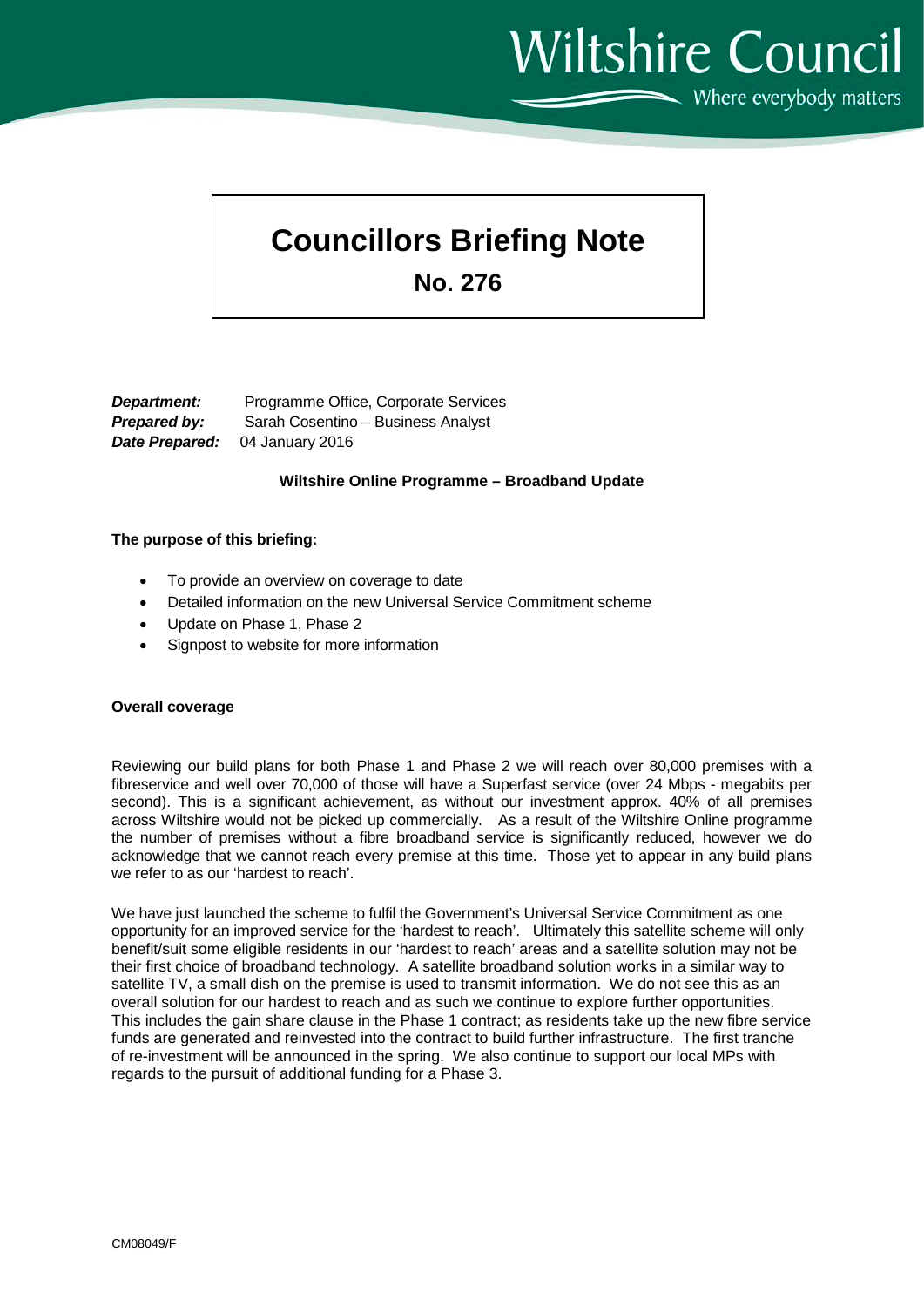# **Universal Service Commitment**

# **Overview of scheme**

This scheme is intended to deliver the Government's Universal Service Commitment to ensure that homes and businesses have access to download broadband speeds of at least 2Mbps from December 2015.

Under the scheme, residents and businesses which have speeds below 2Mbps will be able to apply for support for a satellite broadband connection. A Government subsidy will be provided to cover most of the cost of installation and commissioning of a satellite broadband service. The applicant will be responsible for paying any remaining cost of installation and commissioning (if any), for choosing the features of the satellite broadband service required, and for paying the monthly subscription for the service. Wiltshire Council will process the applications on behalf of the Government.

#### **Who can apply?**

This will depend on whether a premise is currently able to benefit from download speeds in excess of 2Mbps. If it cannot, and that premise is not scheduled to benefit from the delivery of our fibre broadband roll-out in the near future (Phase 1 or Phase 2), then it will be eligible for subsidy.

#### **The application process**

A resident or business will be able to apply to benefit from the scheme by completing a simple online application form on our website or over the telephone when required.

The Wiltshire Online team will complete a series of eligibility checks to confirm whether the home or business will feature in the superfast broadband roll out. Based on these checks, we will advise whether or not the premises will be eligible to benefit from this scheme.

If the premise is eligible, the applicant will be provided with an eligibility code and a list of participating satellite service providers.

#### **Implementation process**

Once the applicant has received their unique eligibility code, and the list of pre-approved satellite broadband retail service providers currently operating under the scheme, they should review the products and prices available from each provider and select the product that best meets their performance and cost requirements.

The applicant will then need to approach their chosen satellite broadband retail service provider to order the service they require, using the eligibility code provided by Wiltshire Council.

The scheme will cover most or all of the cost of installation and commissioning of the satellite broadband service. The end user will be responsible for paying any remaining cost of installation and commissioning (if any), and paying the monthly subscription for the service selected, including VAT.

#### **Further information**

Information about the Universal Service Commitment, the application process and a full FAQ is available on the Wiltshire Online website [here.](http://www.wiltshireonline.org/index.php/broadband-rollout/basic-broadband-commitment)

#### **Phase 1, Phase 2 highlights**